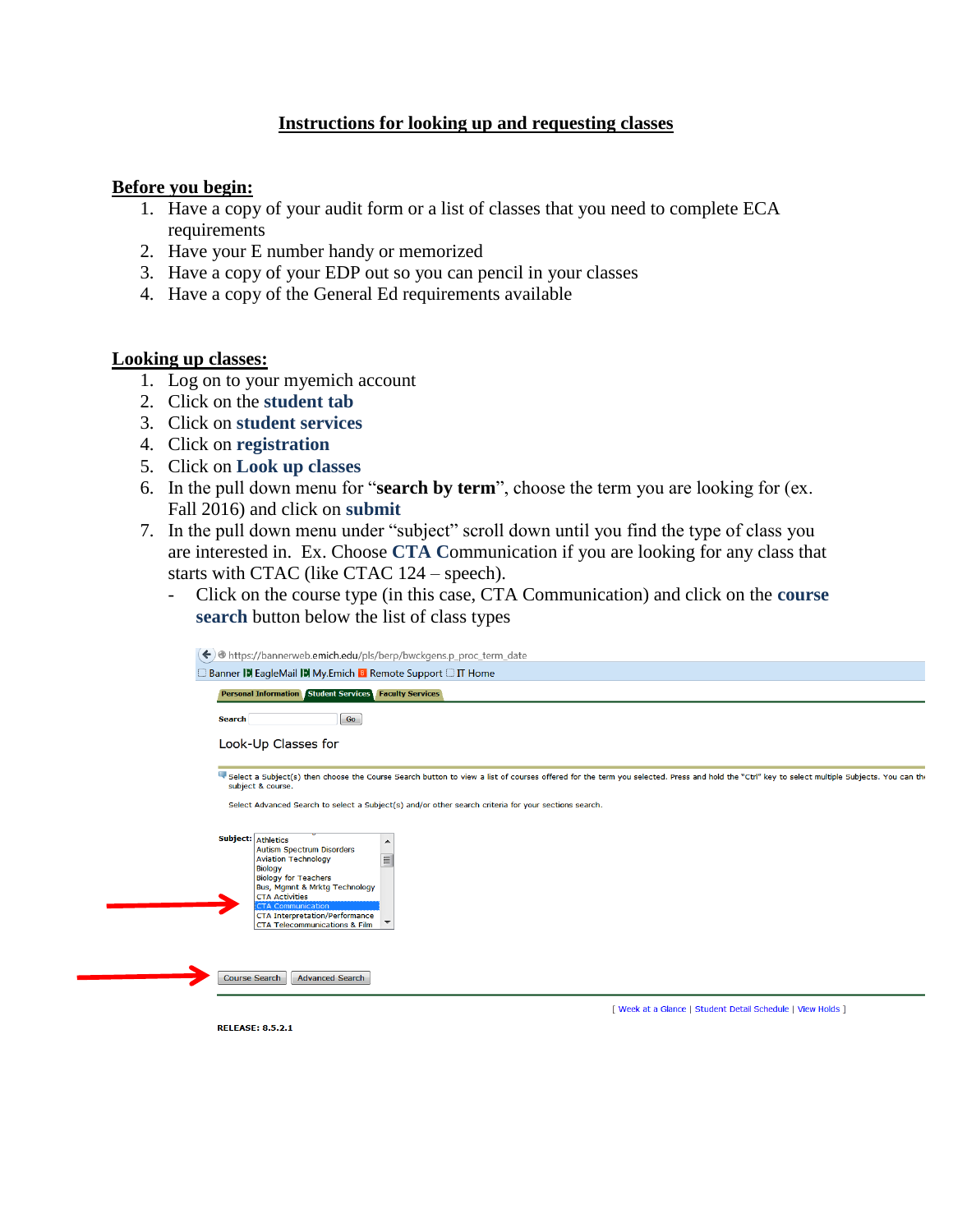8. Choose the course you are interested in from the list that comes up after you clicked on Course Search, in this example, choose CTAC 124 – Foundations of Speech and click on **View Sections**

|                          | https://bannerweb.emich.edu/pls/berp/bwskfcls.P_GetCrse         |                      |  |
|--------------------------|-----------------------------------------------------------------|----------------------|--|
|                          | <b>Banner D EagleMail D My.Emich B Remote Support C IT Home</b> |                      |  |
|                          | <b>Personal Information Student Services Faculty Services</b>   |                      |  |
| <b>Search</b>            | Go                                                              |                      |  |
|                          | Look-Up Classes for                                             |                      |  |
| <b>Fall 2013</b>         |                                                                 |                      |  |
| <b>CTA Communication</b> |                                                                 |                      |  |
| 124                      | Foundations of Speech Comm                                      | <b>View Sections</b> |  |
| 224                      | <b>Public Speaking</b>                                          | <b>View Sections</b> |  |
| 225                      | <b>Listening Behavior</b>                                       | <b>View Sections</b> |  |
| 226                      | <b>Non-Verbal Communication</b>                                 | <b>View Sections</b> |  |
| 227                      | <b>Interpersonal Communication</b>                              | <b>View Sections</b> |  |
| 260                      | <b>Gender Communication</b>                                     | <b>View Sections</b> |  |
| 265                      | <b>Communicating LGBT Community</b>                             | <b>View Sections</b> |  |
| 274                      | <b>Intercultural Communication</b>                              | <b>View Sections</b> |  |
| 275                      | Inter Racial/Ethnic Comm                                        | <b>View Sections</b> |  |

9. Now you have to look at the list of course sections and choose one. However you have to understand what the columns mean and what classes you **cannot** choose.

# **Things to remember:**

- You **cannot** request classes that are **Honors** sections or have special codes like **CSIE**  section – you will find this information under the Attribute column
- Make sure you are aware of the days and times the class meets
	- $\triangleright$  MW = Mondays and Wednesdays
	- $\triangleright$  TR = Tuesdays and Thursdays
- Make sure there is room in the class. Right after the days and times columns, there are 3 columns of numbers. The first is Cap, the second is Act and the third is Rem.  $Cap =$  number of students who can register for a class.  $Act =$  number of students currently registered for the class. Rem = number of spots remaining. **If Rem = 0,**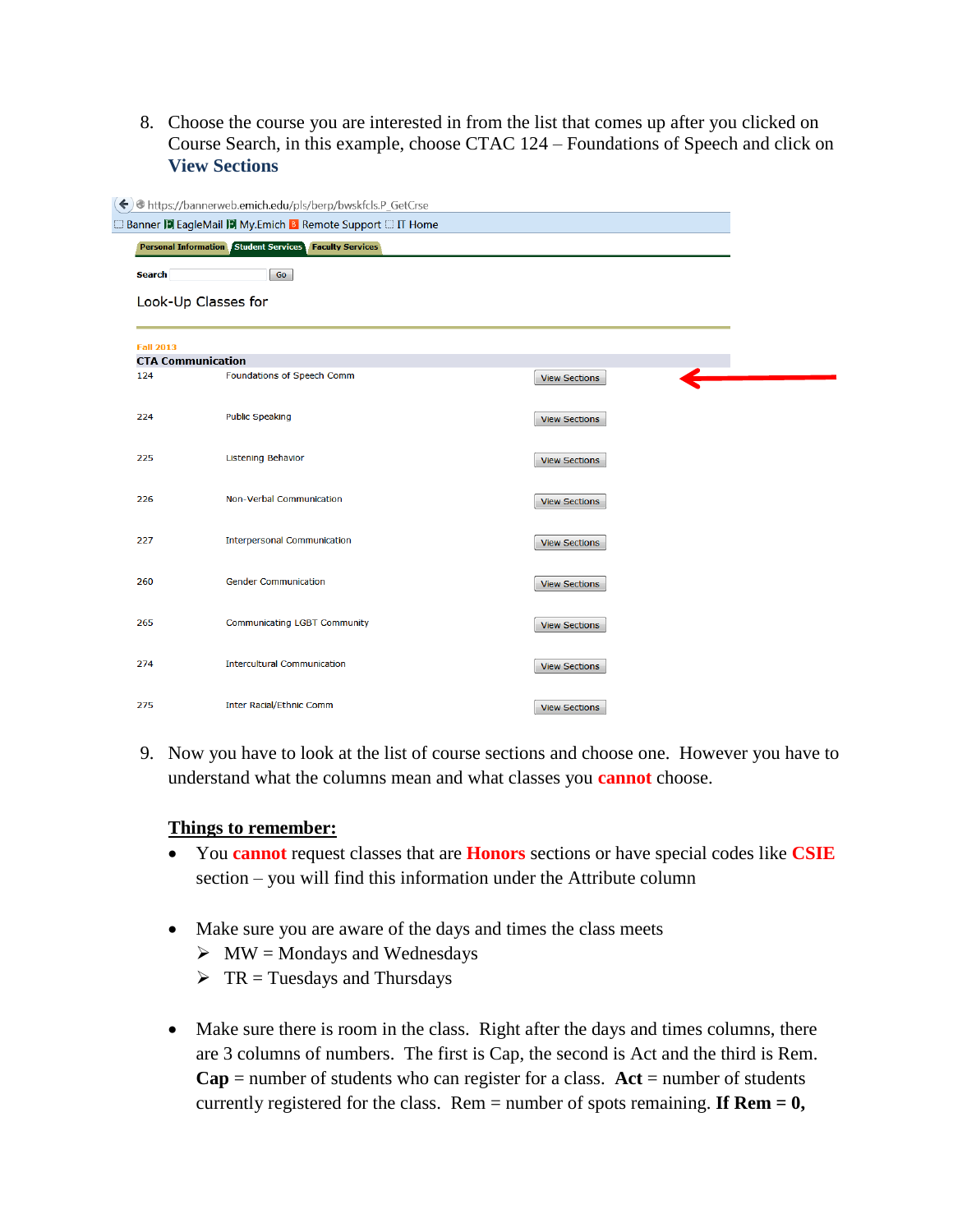**there is no room in the class.** Also, keep in mind, that just because there is room in the class online, does not mean there is room for ECA students in the class. We do not allow more than 20% of the class capacity to be ECA students. So if a class has a capacity of 24, we will not allow more than 5 ECA students to register for the class.

|           |                                         | Banner <b>D</b> EagleMail <b>D</b> My. Emich <b>B</b> Remote Support <b>DIT</b> Home |           |                              |     |                       |          |                  |                  |                  |                  |                       |                     |                        |                 | $B$ Bool                                                    |
|-----------|-----------------------------------------|--------------------------------------------------------------------------------------|-----------|------------------------------|-----|-----------------------|----------|------------------|------------------|------------------|------------------|-----------------------|---------------------|------------------------|-----------------|-------------------------------------------------------------|
|           |                                         |                                                                                      |           |                              |     |                       |          |                  |                  |                  |                  |                       |                     |                        |                 |                                                             |
|           | <b>Sections Found</b>                   |                                                                                      |           |                              |     |                       |          |                  |                  |                  |                  |                       |                     |                        |                 |                                                             |
|           | <b>CTA Communication</b>                |                                                                                      |           |                              |     |                       |          |                  |                  |                  |                  |                       |                     |                        |                 |                                                             |
|           | Select CRN Subj Crse Sec Cmp Cred Title |                                                                                      |           | <b>Days Time</b>             |     | <b>Cap Act Rem WL</b> | Cap      | <b>WL</b><br>Act | <b>WL</b><br>Rem | <b>XL</b><br>Cap | <b>XL</b><br>Act | X <sub>L</sub><br>Rem | <b>Instructor</b>   | <b>Date</b><br>(MM/DD) | <b>Location</b> | <b>Attribute</b>                                            |
| <b>SR</b> | M1<br>13155 CTAC 124 0                  | 3.000 Foundations of Speech<br>Communication                                         | <b>TR</b> | 08:00 am-09:15<br>am         | 250 | 25                    | $\Omega$ | $\Omega$         |                  |                  | $\Omega$         | $\Omega$              | <b>TBA</b>          | 09/04-12/19            | <b>OUIRK 94</b> | Gen Ed Effect Communication                                 |
| <b>SR</b> |                                         | 13156 CTAC 124 001 M1 3.000 Foundations of Speech<br>Communication                   |           | MW 08:00 am-09:15<br>am      | 250 | 250                   |          | $\mathbf{O}$     | $\mathbf{0}$     |                  | $\Omega$         | $\Omega$              | <b>TBA</b>          | 09/04-12/19            |                 | QUIRK 93 Gen Ed Effect Communication                        |
| <b>SR</b> | 13157 CTAC 124 002 M1                   | 3,000 Foundations of Speech<br>Communication                                         |           | TR 08:00 am-09:15 25 0<br>am |     | 250                   |          | $\Omega$         | $\Omega$         | $\Omega$         | $\overline{0}$   | $\Omega$              | <b>TBA</b>          | 09/04-12/19            |                 | OUIRK 96 Gen Ed Effect Communication                        |
| <b>SR</b> | 13158 CTAC 124 003 M1                   | 3.000 Foundations of Speech<br>Communication                                         |           | MW 09:30 am-10:45 25 0<br>am |     | 250                   |          | $^{\circ}$       | $\mathbf{0}$     | $\Omega$         | $\overline{0}$   | $\Omega$              | <b>TBA</b>          | 09/04-12/19            | <b>TBA</b>      | Gen Ed Effect Communication                                 |
| <b>SR</b> | 13159 CTAC 124 004 M1                   | 3,000 Foundations of Speech<br>Communication                                         |           | MW 09:30 am-10:45<br>am      | 250 | 250                   |          | $\mathbf{O}$     | $\mathbf{0}$     | $\Omega$         | $\mathbf{O}$     | $\mathbf{0}$          | <b>TBA</b>          | 09/04-12/19            | <b>TBA</b>      | Gen Ed Effect Communication                                 |
| <b>SR</b> | 13160 CTAC 124 005 M1                   | 3.000 Foundations of Speech<br>Communication                                         | <b>TR</b> | 09:30 am-10:45 25 0<br>am    |     | 250                   |          | $\Omega$         | $\Omega$         | $\Omega$         | $\Omega$         | $\Omega$              | <b>TBA</b>          | 09/04-12/19            | <b>TBA</b>      | Gen Ed Effect Communication                                 |
| SR        | 13161 CTAC 124 006 M1                   | 3,000 Foundations of Speech<br>Communication                                         | <b>TR</b> | 09:30 am-10:45 20 0<br>am    |     | 200                   |          | $\Omega$         | $\mathbf{0}$     | $\Omega$         | $\overline{0}$   | $\mathbf{0}$          | <b>TBA</b>          | 09/04-12/19            | QUIRK 97        | Gen Ed Effect Communication and Honors<br>Section           |
| SR        | 13162 CTAC 124 007 M1                   | 3.000 Foundations of Speech<br>Communication                                         |           | MW 09:30 am-10:45<br>am      | 200 | $20 \t 0$             |          | $\Omega$         | $\Omega$         | $\Omega$         | $\Omega$         | $\Omega$              | Doris Fields<br>(P) | 09/04-12/19            |                 | OUIRK 101 Gen Ed Effect Communication and Honors<br>Section |
| <b>SR</b> | 13163 CTAC 124 008 M1                   | 3.000 Foundations of Speech<br>Communication                                         | <b>TR</b> | $11:00$ am- $12:15$<br>pm    | 250 | 250                   |          | $\Omega$         | $\Omega$         | $\Omega$         | $\mathbf{O}$     | $\Omega$              | <b>TBA</b>          | 09/04-12/19            | <b>TBA</b>      | Gen Ed Effect Communication                                 |
| <b>SR</b> |                                         | 13164 CTAC 124 009 M1 3.000 Foundations of Speech<br>Communication                   |           | MW 08:00 am-09:15<br>am      | 250 | 250                   |          | $\Omega$         | $\Omega$         |                  | $\Omega$         | $\Omega$              | <b>TBA</b>          | 09/04-12/19            | PRAY-H<br>221   | Gen Ed Effect Communication                                 |

Using the above list of choices as an example, there are 2 CTAC 124 sections that you cannot request because they are honors sections.

Under the Attribute column, you can also see that this class will count as a general ed requirement and will fulfill the Effective Communication requirement. When you look up other gen ed classes, they will be identified in the **Attribute** column.

- 10. Let's say that you are a morning person, and you like the MW 8-9:15 class. Now what?
	- Look for the CRN, Class Prefix and Number, Section number, title, day/time and number of credits and transfer them to the schedule request form:

| <b>Courses:</b> |                                 |           |                              |                               |            |
|-----------------|---------------------------------|-----------|------------------------------|-------------------------------|------------|
| <b>CRN</b>      | <b>Prefix &amp; Number</b>      | Section # | <b>Title</b>                 | Day/Time                      | <b>SCH</b> |
| EX: 23115       | EX: MATH 104                    | EX:0      | EX: Intermediate Algebra     | EX: MWF 10:00-10:50           | EX:3       |
|                 | 13156 CTAC 124                  | 001       | <b>Foundations of Speech</b> | MW 8-9:15                     | 3          |
|                 |                                 |           |                              |                               |            |
|                 |                                 |           |                              |                               |            |
|                 |                                 |           |                              |                               |            |
|                 |                                 |           |                              |                               |            |
|                 |                                 |           |                              |                               |            |
|                 |                                 |           |                              |                               |            |
|                 |                                 |           |                              |                               |            |
|                 |                                 |           |                              | <b>SCH Total:</b>             | 3          |
|                 |                                 |           |                              |                               |            |
|                 |                                 |           |                              |                               |            |
|                 |                                 |           |                              |                               |            |
|                 |                                 |           |                              |                               |            |
|                 | <b>Student Signature</b>        |           |                              | <b>CORE Advisor Signature</b> |            |
|                 |                                 |           |                              |                               |            |
|                 |                                 |           |                              |                               |            |
|                 | <b>Administration Signature</b> |           |                              | Date                          |            |
|                 |                                 |           |                              |                               |            |
|                 |                                 |           |                              |                               |            |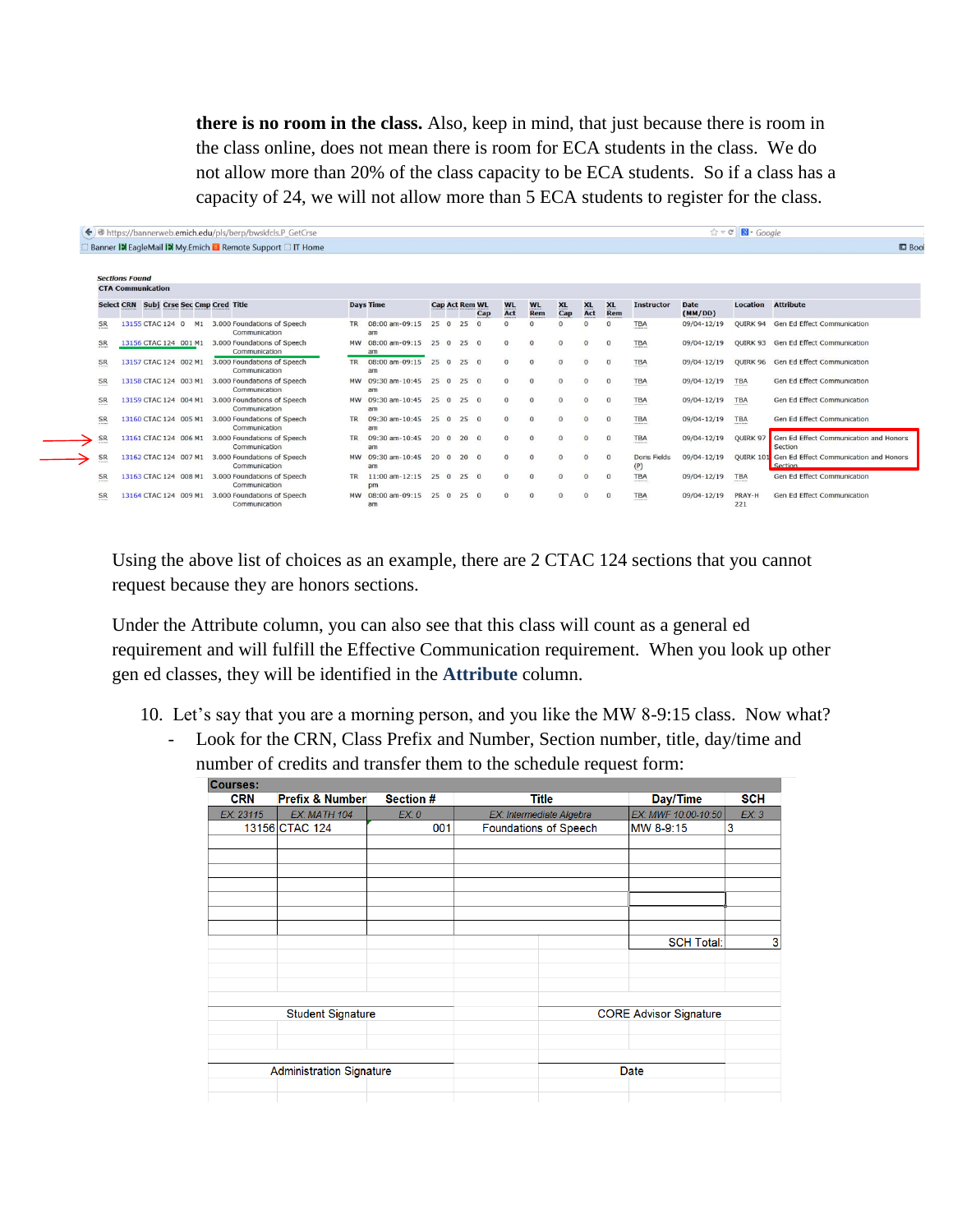- 11. You are almost done. You need to request enough credits to be considered a full time student. Students are considered full time if they are taking 12 or more credits. Sometimes, it is better if you take between 9 and 11 credits. If this is your situation, you will need to get a reduced credit waiver form signed. (available at the ECA website in the waivers and forms section under student resources).
- 12. Once you have your schedule request completed, sign it and give it to your CORE who will check to make sure your request is meeting your requirements and that there are ECA spots available.
- 13. Remember, you must type the schedule request form in order to submit it. There is a copy available at the ECA website : <http://www.earlycollegealliance.info/>



ECA Parent Night 2016: Miss parent night this fall? Lose any of the handouts? Click this link to access the materials!

w.earlycollegealliance.info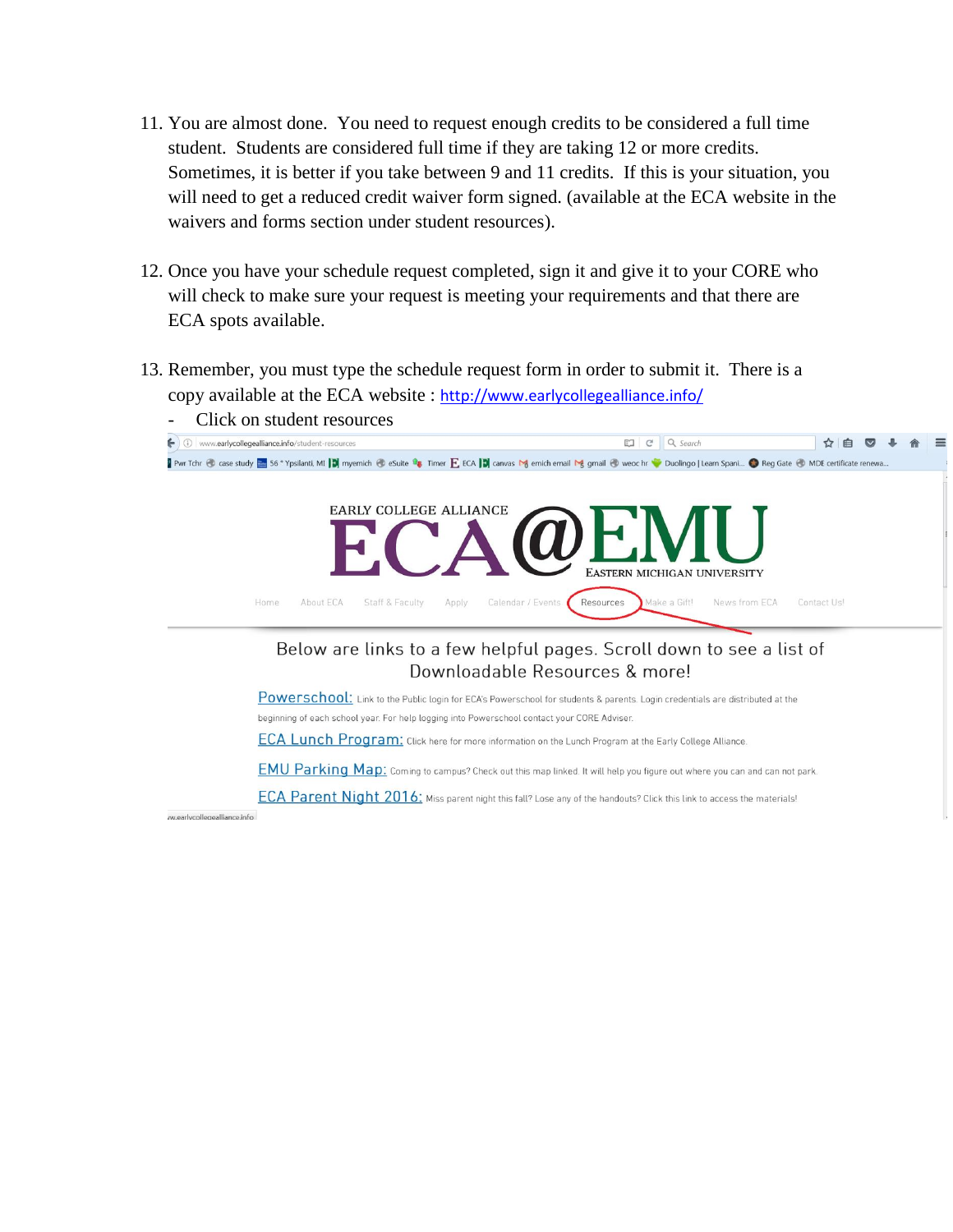

### Look for ECA Waivers and Forms and click on Schedule Request Form

It is an Excel file that you will need to fill out and then save with your name and term. Ex. Benya Fall 2016. You can then print it, sign it and submit it to your CORE.

One last thing….

**Coctions Found** 

- This is more for students who are farther into the program and taking classes that require pre-requisites or co-requisites.
	- **Pre-requisite** = class that you must pass before you can take this class
	- $\triangleright$  **Co-requisite** = class you must take at same time (this is usually the case with science classes where you have to take both the lecture and lab portions simultaneously
- To determine whether or not a class you are interested in has pre-requisites or corequisites, do the following:
- 1. Look up the class following the previous instructions to step 10. For example, let's say you wanted to take Chem 123. You get to the list of choices:

| <b>Select CRN</b>     |                  |  |    | <b>Subj Crse Sec Cmp Cred Title</b> |                               |           | <b>Days Time</b>          |              |              |             |              |              | Cap Act Rem WL WL WL<br>Cap Act Rem Cap Act Rem | XL.         | XL XL        |             | <b>Instructor Date</b> | (MM/DD)            | <b>Location Attribute</b> |  |
|-----------------------|------------------|--|----|-------------------------------------|-------------------------------|-----------|---------------------------|--------------|--------------|-------------|--------------|--------------|-------------------------------------------------|-------------|--------------|-------------|------------------------|--------------------|---------------------------|--|
| <b>SR</b>             | 10351 CHEM 123 0 |  | M1 |                                     | 3.000 General<br>Chemistry II | МW        | 09:30<br>$am-10:45$<br>am | 40           | $\mathbf{O}$ | 40          | $\mathbf{O}$ | 0            | $\mathbf{O}$                                    | 0           | $\mathbf{O}$ | 0           | TBA                    | 09/04-12/19 SCIENC | 141                       |  |
| <b>SR</b><br>-------- | 10353 CHEM 123 1 |  | M1 |                                     | 3.000 General<br>Chemistry II | <b>TR</b> | 12:30<br>$pm-01:45$<br>pm | $36 \quad 0$ |              | $36\quad 0$ |              | $\Omega$     | $\Omega$                                        | $\Omega$    | $\mathbf{0}$ | $\Omega$    | <b>TBA</b>             | 09/04-12/19 SCIENC | 171                       |  |
| <b>SR</b>             | 14228 CHEM 123 2 |  | M1 |                                     | 3.000 General<br>Chemistry II | <b>TR</b> | 08:00<br>$am-09:15$<br>am | 40 0         |              | 40          | $\mathbf{0}$ | $\mathbf{0}$ | $\mathbf{0}$                                    | $\mathbf 0$ | $\mathbf{0}$ | $\mathbf 0$ | <b>TBA</b>             | 09/04-12/19 SCIENC | 141                       |  |

[ Week at a Glance | Student Detail Schedule | View Fee Assessment ]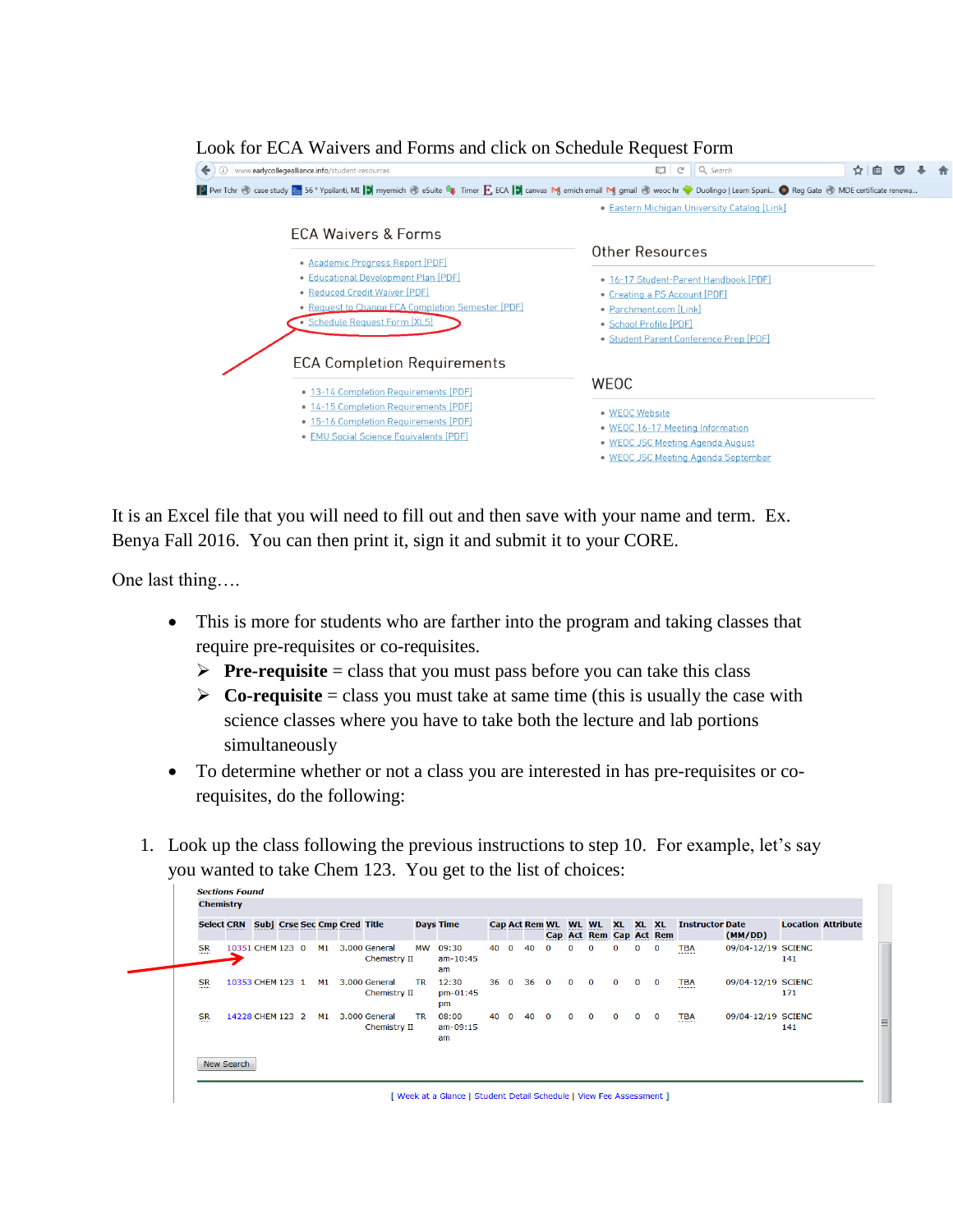You are interested in the MW 9:30-10:45 section. Now to check for pre-reqs and coreqs. Click on the CRN (10351 in this example). The next screen you get to looks like this:



Click on **the class name, crn and section indicated by the red arrow**. This will bring you to a screen that looks like this: